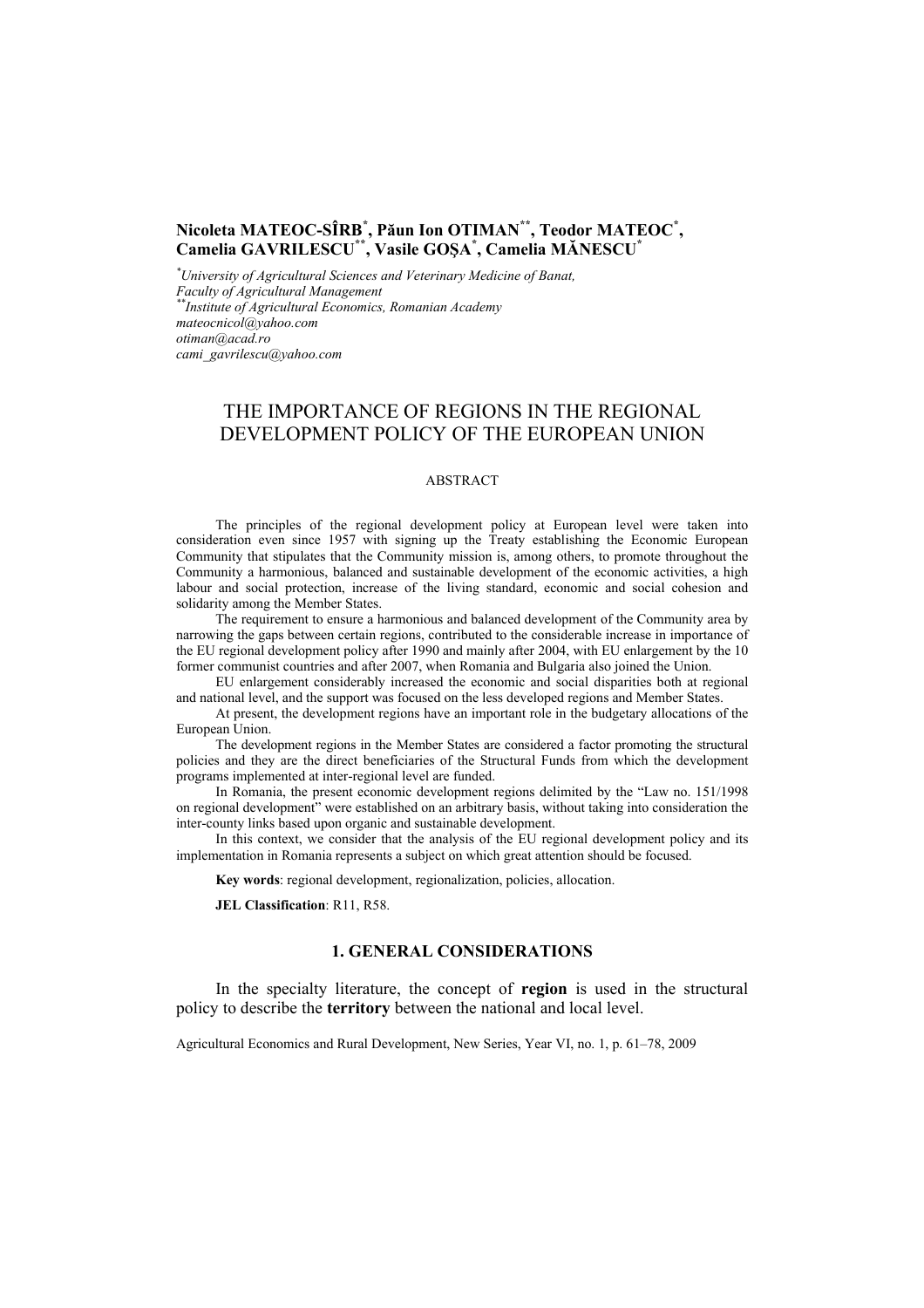The principles of the regional development policy at European level were taken into consideration even since 1957 with the signing up of the Treaty establishing the European Economic Community (the Treaty of Rome); this document, under Art. 2 and 3, stipulates that the mission of the Community (Belgium, France, Germany, Italy, Luxemburg, Netherlands) is, among others, "*to promote throughout the Community a harmonious, balanced and sustainable development of the economic activities, a high labour and social protection (...), increase of the living standard, economic and social cohesion and solidarity among the Member States*". Furthermore, Art. 158–162 under title XVII, **Economic and Social Cohesion**, stipulates that the European Union has in view to narrow the gap between the development levels of certain regions. Title XVII presents the Commission's participation to the cohesion effort, through its own efforts and through the structural funds. Even since 1957, the six founding members of the European Union agreed upon the need to bridge up the gaps between certain regions and to provide support to the lessfavoured regions, in order to establish a solid, unitary and balanced economy throughout the Community. Yet, in the early years of the European Community, no adequate regional policy measure was adopted. The regional development policy as well and its budget were introduced only in the mid '70s. Until the middle of the ninth decade, the allocated budgetary resources of the Community were very low; more recently, on the occasion of the proposals regarding the economic and monetary union, the EU regional development policy considerably grew in importance. Both inside and outside the European area, not all the regions benefit from the same economic, social and geographic conditions so as to develop under similar or equal conditions. Thus, the EU regional policy proves to be necessary, so as to encourage the harmonious and balanced development of the Community area.

The requirement to ensure a harmonious development, by bridging up the gaps between certain regions, prefigured in the Preamble to the Treaty of Rome (1957), provides for the establishment of the **European Social Fund (ESF)**, meant to promote labour employment and to encourage the labour force mobility on the Community territory, as well as of the **European Investment Bank (EIB)**. The other institutions (instruments) meant to provide financial support to the development of the Member States were established with the European construction and the EU enlargement by the accession of New Member States.

**The European Regional Development Fund (ERDF)** was established in 1975, as a result of the accession of the United Kingdom, Ireland and Denmark to the EU (1973). In a first stage, this fund served for the reconversion of regions under industrial decline from Great Britain. After the accession of Greece (1981), followed by the accession of Spain and Portugal (1986), the prerogatives of this Fund were extended to all the regions with delayed or precarious development. The Single European Act introduced, for the first time, in the year 1987, a specific title to the economic and social cohesion and laid the bases of a **Solidary regional policy**.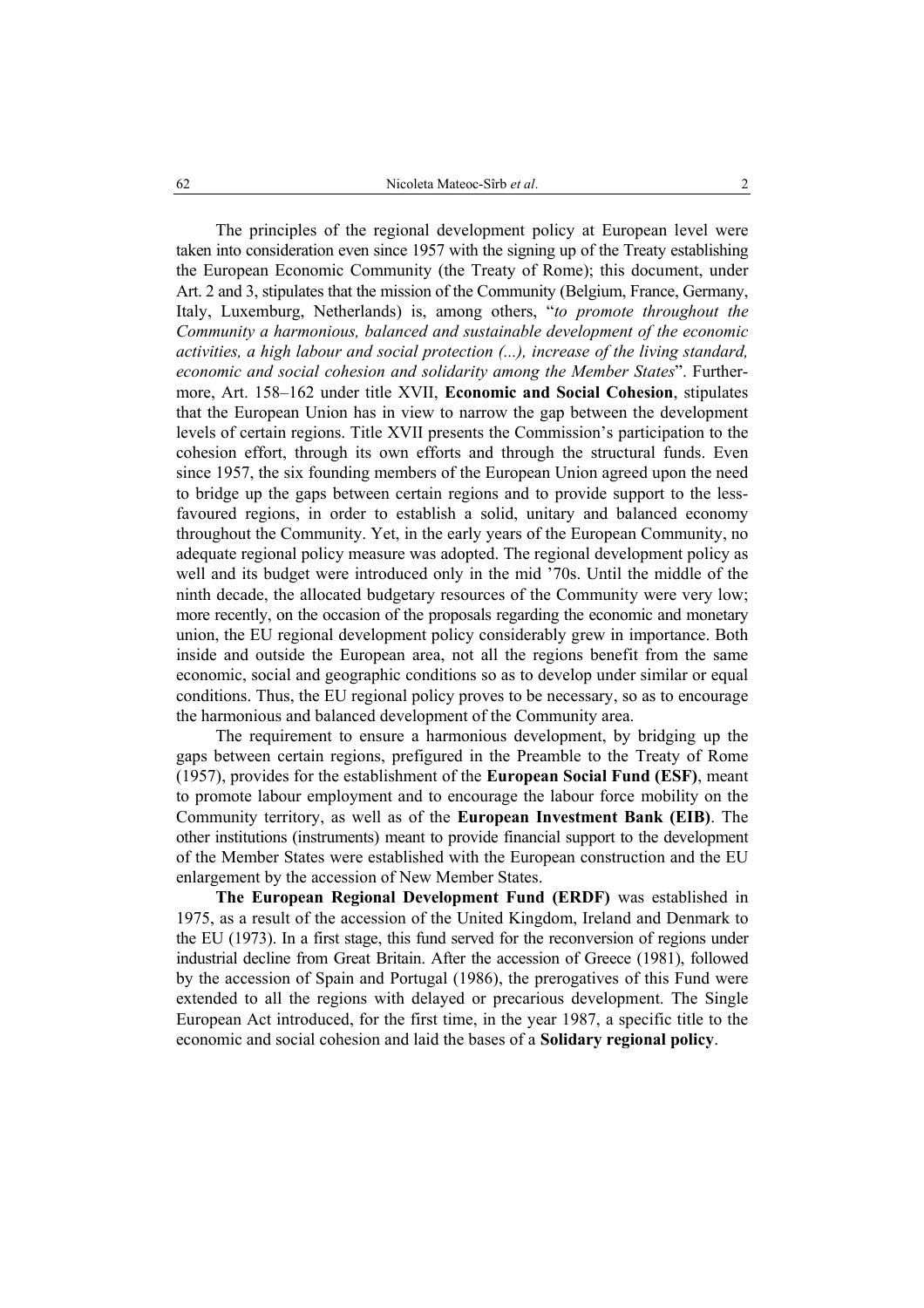**The regional development policy** aims at reaching a dynamic and sustainable economic growth, by the efficient use of the regional and local potential, in order to improve the living conditions.

The two reforms, of 1988 and 1992, resulted in great changes of the EU regional policy structure and functions. The Reform of Structural Funds in 1988 represented the shift from the support to individual projects to funding programs, the concerns being transferred to a better co-ordination of the three structural funds, as well as to the allocation of a larger budget, which prioritarily targeted the less-favoured regions in the European Union.

#### **2. SHORT HISTORY OF REGIONAL DEVELOPMENT IN THE EUROPEAN UNION**

The regionalism became a development favouring factor with the **Maastricht Treaty of 1992**, which stipulates that "*the European Union policy must attenuate the differences between regions, the opportunity differences due to delayed development, it must create the structural instruments and the national and Community economic policy instruments that are correlated in order to remove the significant regional differences and to coordinate the different EU financial sources in the interest of an efficient regional policy*" (Art. 130).

In 1992, the **Maastricht Treaty** on European Union, together with the creation of the Economic and Monetary Union (EMU) and of the Single Market, made the **economic and social cohesion** a priority object of the Community. **Economic and budgetary convergence criteria** were set up for the Member States. For this purpose, EU established a special Solidarity Fund – **the Cohesion Fund**.

In the year 1997, the **Amsterdam Treaty** confirmed the strategic importance of the cohesion. For this purpose, the treaty included a specific title on the employment, in order to highlight the need to reduce unemployment.

In the **Berlin European Council**, of March 1999, the state and government officials concluded the political agreement on **Agenda 2000**, a program of action whose main objectives were the consolidation of the Community policies and to establish a new financial framework at EU level, for the period 2000–2006, which should take into consideration the EU enlargement by new Member States. Thus, a new legal framework was set up for the **Structural Fund** and the **Cohesion Fund**, which was valid until the end of 2006.

Considering the future EU enlargements to the East, Agenda 2000 provided for, among others, the creation of the **ISPA** and **SAPARD** financial instruments that should make it possible for the Candidate Countries to join the EU under good conditions and to get ready for a good management of the Community structural aids.

The regional policy reform, which received financial support from Agenda 2000, favoured both the concentration of support in the regions lagging behind, and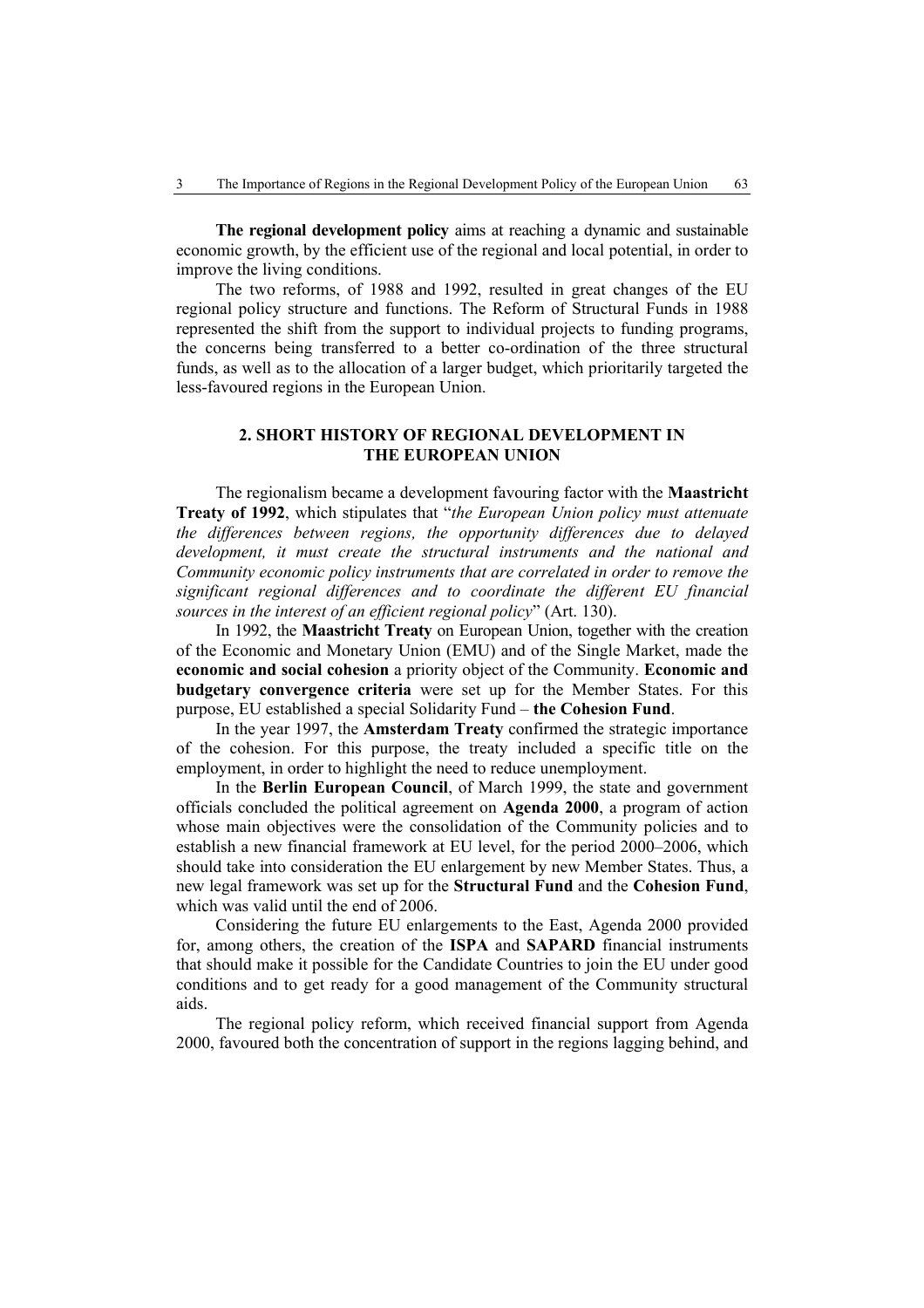the enforcement of policies in a more simplified manner. Furthermore, the states and regions, with a good knowledge of the specificities and reality in the field, will directly administer the funds received from the Union, and this will intervene only to coordinate and control the conformity of EU funds utilization.

The Agenda 2000, published in 1997 and enforced in 1999, brought about significant changes in the regional, agro-structural and rural policies, focusing on the **decentralization and simplification in the management of the support provided to the regions in difficulty or lagging behind**. On the other hand, a clear division of responsibilities was established, as well as a stricter application of the subsidiarity principle.

The cohesion policy, together with its contributions to the fight against regional disparities, facilitates the establishment of partnerships between the **European Union** – **Member States** – **local authorities** – **private sector**, around the regional development strategies, defined together with the Community objectives. In this respect, tripartite contracts and conventions are stipulated between the European Union, the Member States and the regional authorities in order to define the role and competences of these three administrative levels in the future general policy.

The European regional policy is, first of all, a solidarity policy, stimulating, at Community level, the interventions that make it possible for the territories in difficulty to overcome their handicaps more easily.

In the period 2000–2006, a quarter of the Community budget (i.e., 213 billion EURO), coming from the Member States' contribution, was allocated to the **Regional policy** and redistributed to the regions that have the greatest need for these funds for development. Both the Member States, by their own regional policies, and the European Union, will continue their effort to narrow the development gaps, participating to the reconversion of the industrial zones in difficulty, to the development of rural areas and furthermore, adding value to the areas under crisis.

The new financial perspective that was debated and voted by the European Union Council in 2005 covers the period 2007–2013 and it includes 27 Member States (Romania and Bulgaria included).

According to **Chapter 1b** of the financial perspective for the period 2007– 2013, the EU cohesion policy must reach its goal to reduce the disparities between the development levels of the different Member States and regions.

The cohesion policy actions will focus upon the investment in a limited number of priorities, concentrated around three objectives, namely: **Convergence**, **Regional competitiveness and employment** and **Territorial cooperation**.

**1.** The **Convergence** objective is focused upon the acceleration of the Convergence of less-developed regions and Member States. The eligible regions funded from the structural funds from the perspective of this objective are the NUTS 2 regions, whose Gross Domestic Product (GDP) per capita, calculated on the basis of EU data for the period 2000–2002, is under 75% of the EU-25 average.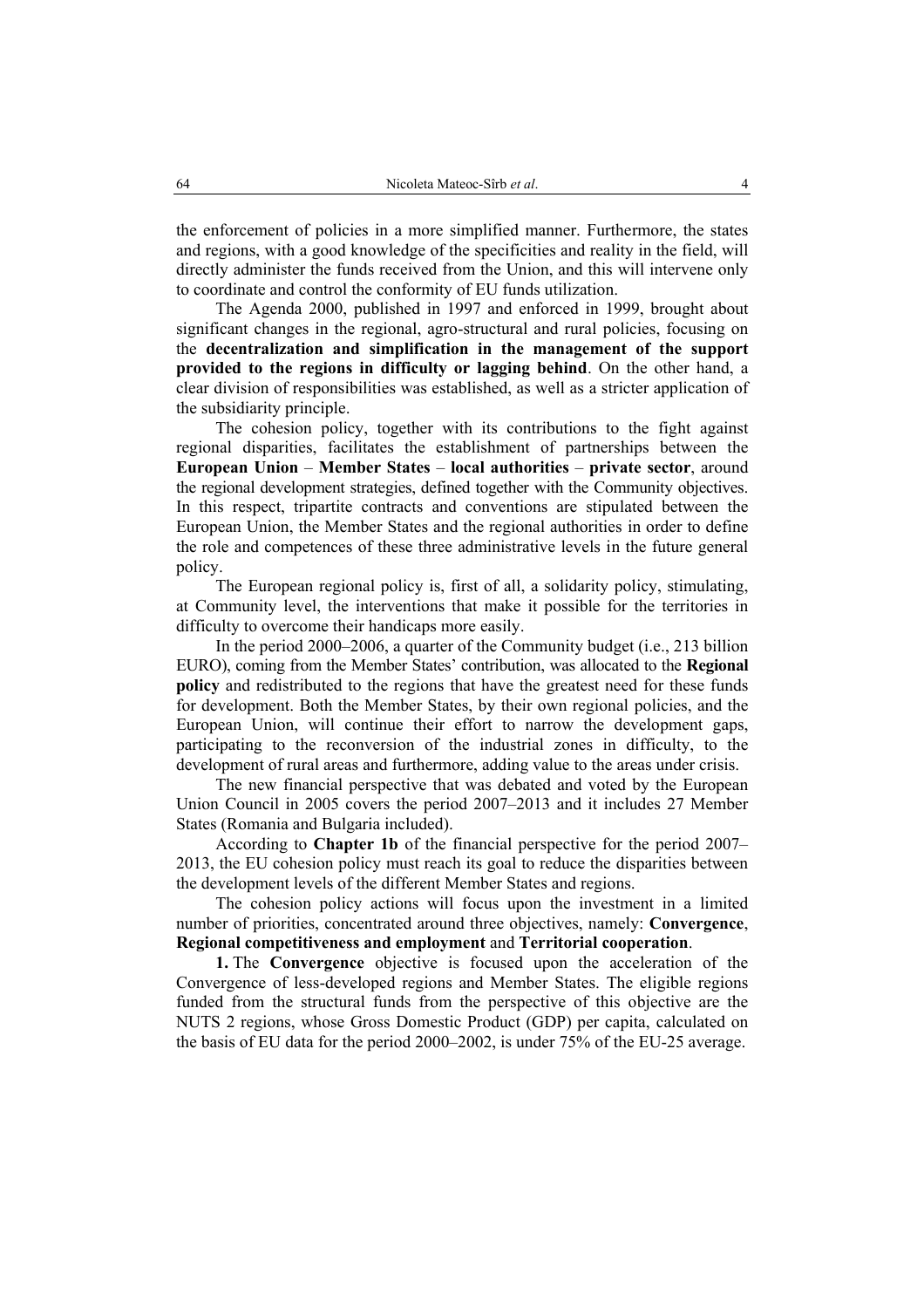The eligible Member States for the allocation of funds from the Cohesion Fund will be those states whose Gross National Income per capita, calculated on the basis of the EU data for the period 2001–2003, is under 90% of the EU average and have a program to comply with the economic convergence conditions.

**2.** The **Regional Competitiveness and Employment** objective will focus both upon strengthening the region competitiveness and attractiveness and upon the employment. The entire EU territory is eligible, except for the regions eligible for the allocation of structural funds from the perspective of the Objective **Convergence and of regions covered by transition agreements**.

**3.** The **European Territorial Cooperation** objective aims at strengthening the cross-border, trans-national and trans-regional territorial cooperation, the establishment of the cooperation networks and the continuation of the exchange of experience at territorial level. The eligible regions for cross-border cooperation funding will be all the NUTS 3 regions, along the internal borders, certain NUTS 3 regions along the external borders and all the NUTS 3 regions along the separated sea borders with a maximum length of 150 km.

#### **3. BASIC NOTIONS OF THE REGIONAL POLICY**

**The regional policy** is equally a concrete, visible policy for all the Community citizens, **helping them to find jobs and to adapt more easily to the changes on the labour market, through professional training or reconversion.**

**This policy makes it possible for each European citizen to have a better life in his/her region, with financial participation to the public authorities' efforts,** thus contributing to infrastructure development, helping enterprises to be more competitive, through revamping, modernization and advanced technology introduction. From these funds, motorways, airports and high-speed trains are built or modernized through co-financing from the Structural funds, with the respect of the European environmental measures. At the same time, small and medium-sized enterprises (SMEs) are also established in the remote regions, so as to maintain the population in the region.

At the same time, the knowledge-based Information Society reaches the most isolated rural areas. The new educational, health and leisure services also reach the peripheral areas, contributing to their repopulation.

These regional policy characteristics have been presented for a better understanding of the role and importance of regions in the **complex and sustainable development of the rural area**.

At present, the **EU regional policy** is facing three great challenges:

**1. Competition,** which has greatly increased as a result of market liberalization, as the enterprises are located in the areas where they have conditions for increasing their competitiveness (infrastructure and quality services, qualified staff) and their profitability.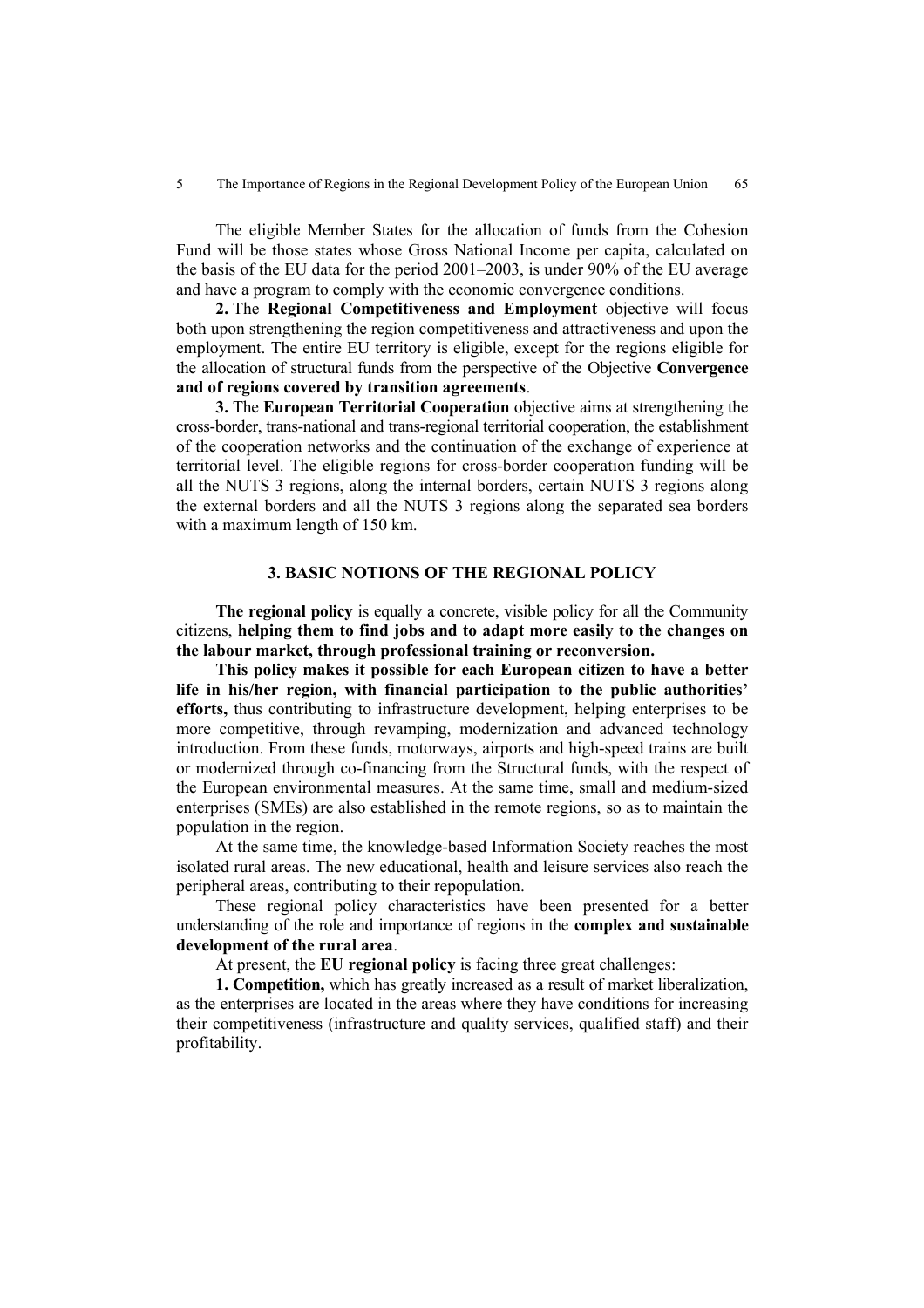**2. Technological revolution** and **information society**, which involve a high adaptability of people, enterprises and territories. The citizens have access anywhere to advanced training and education, in conformity with the labour force market requirements.

**3. The enlargement** represents an unprecedented opportunity and challenge for the European Union. Most New Member States have economic and social conditions that are less favourable compared to those from the least-developed regions of the 15 Old Member States. This new characteristic of the European Union has imposed changes in the operation of the current cohesion policy since the month of January 2007. With the EU enlargement, the effects of the economic and social cohesion shift to the east, and new problems appear in the regional policy:

- The **development disparities (differences)** grow larger, as the EU area and population increased by one-third, while GDP increased by only 5%, by the accession of certain states whose income is less than 40% of the EU average;
- **The cohesion policy focus shifts to the east**, targeting the harmonious development of the Community area.
- **The regional policy of the European Union** has three main characteristics:
- It is a support policy, **complementary** to the regional policies of the Member States and regions;
- **It integrates the regional development into the Community structural development policies**, by economic and social fields (agriculture, domestic market, research, etc.);
- It has a direct intervention through the **structural funds** as main financial instruments to increase the economic and social cohesion.

The European Union solidarity and cohesion policy is implemented by means of the **solidarity instruments or funds**, which are addressed mainly to the EU Member States, to regions in particular. EU provides financial support through the **Structural Funds** and other two **special funds**: **the Social Cohesion Fund and the European Union Solidarity Fund (EUSF)**, these being also named **structural instruments**.

The regional development policy in the EU Member States is implemented at NUTS-2 level. The funding from structural funds is based upon programs, these programs being structured according to the priority fields and objectives of the regional policy, while the Solidarity Fund and the Cohesion Fund are based upon projects.

The European Union created a unitary reference base of the regional policy, which is named the **Nomenclature of Territorial Units for Statistics** (*Nomenclature des Unités Territoriales Statistiques* – NUTS). **The systematization, according to NUTS, is based upon administrative territorial units,** while the regions always consist of administrative units.

NUTS is based upon statistical information collection reasons, and practically the access to data is organized by five levels, from the largest to the smallest units.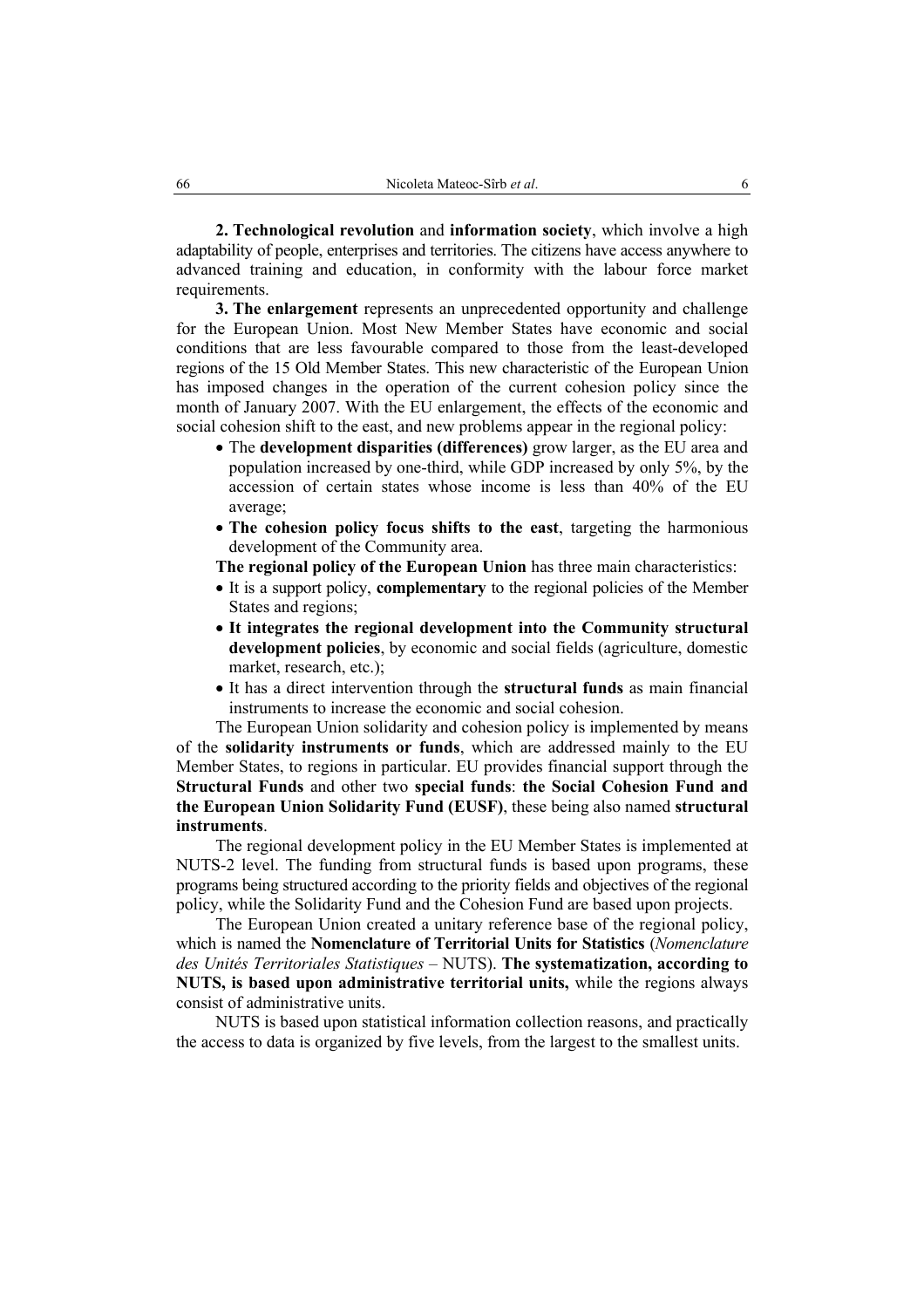The NUTS 1, 2 and 3 levels are differentiated according to the following demographic thresholds.

| Level             |                | Number of people |
|-------------------|----------------|------------------|
|                   | <b>Minimum</b> | <b>Maximum</b>   |
| NUTS <sub>1</sub> | 3 000 000      | 7 000 000        |
| NUTS <sub>2</sub> | 800 000        | 3 000 000        |
| NUTS <sub>3</sub> | 150 000        | 800 000          |

*Table 1 The demographic thresholds and the NUTS levels*

Source: EU Report – 1991.

The entire territory of a country is included in this classification, which covers both the urban and the rural areas, regardless of level (NUTS 0–5).

The European Union created the Nomenclature of Territorial Units for Statistics through the European Statistical Office (Eurostat) even since 1988, having in view to establish the unitary, logical and coherent structure of the territorial distribution at EU level and to design a regional statistical system for **economic analyses,** as well as for the **design of the regional development policy at the level of each country.**

Since 1988, The European Commission publishes on a periodical basis (every 3 years) a report on the socio-economic situation and NUTS regions development in the Member States, from NUTS 1 level to NUTS 3 level; for NUTS 4 and NUTS 5 the national administrative units of each state are used that are called LAU 1 for NUTS 4 and LAU 2 for NUTS 5.

In the year 2003, the European Union covered the following regions according to NUTS nomenclature (Table 2).

| <b>Territorial units</b>            | $EU-15$ | $EU-25$ |
|-------------------------------------|---------|---------|
| <b>NUTS1</b>                        | 70      | 89      |
| NUTS <sub>2</sub>                   | 213     | 254     |
| NUTS <sub>3</sub>                   | 1 091   | 1 2 1 4 |
| $\overline{\text{NUT}}$ S 4 (LAU 1) | 2453    | 3 3 3 4 |
| NUTS 5 (LAU 2)                      | 95 152  | 112 119 |

*Table 2 NUTS territorial units in EU* 

Source: EU Report–2003.

### **4. REGIONALIZATION AND REGIONAL DEVELOPMENT IN ROMANIA**

**The regionalization is an administrative action meant to delimit larger cooperation areas** compared to the administrative-territorial units.

The region delimitation is conditional on two aspects: **territorial homogeneity** and **statistical data availability**.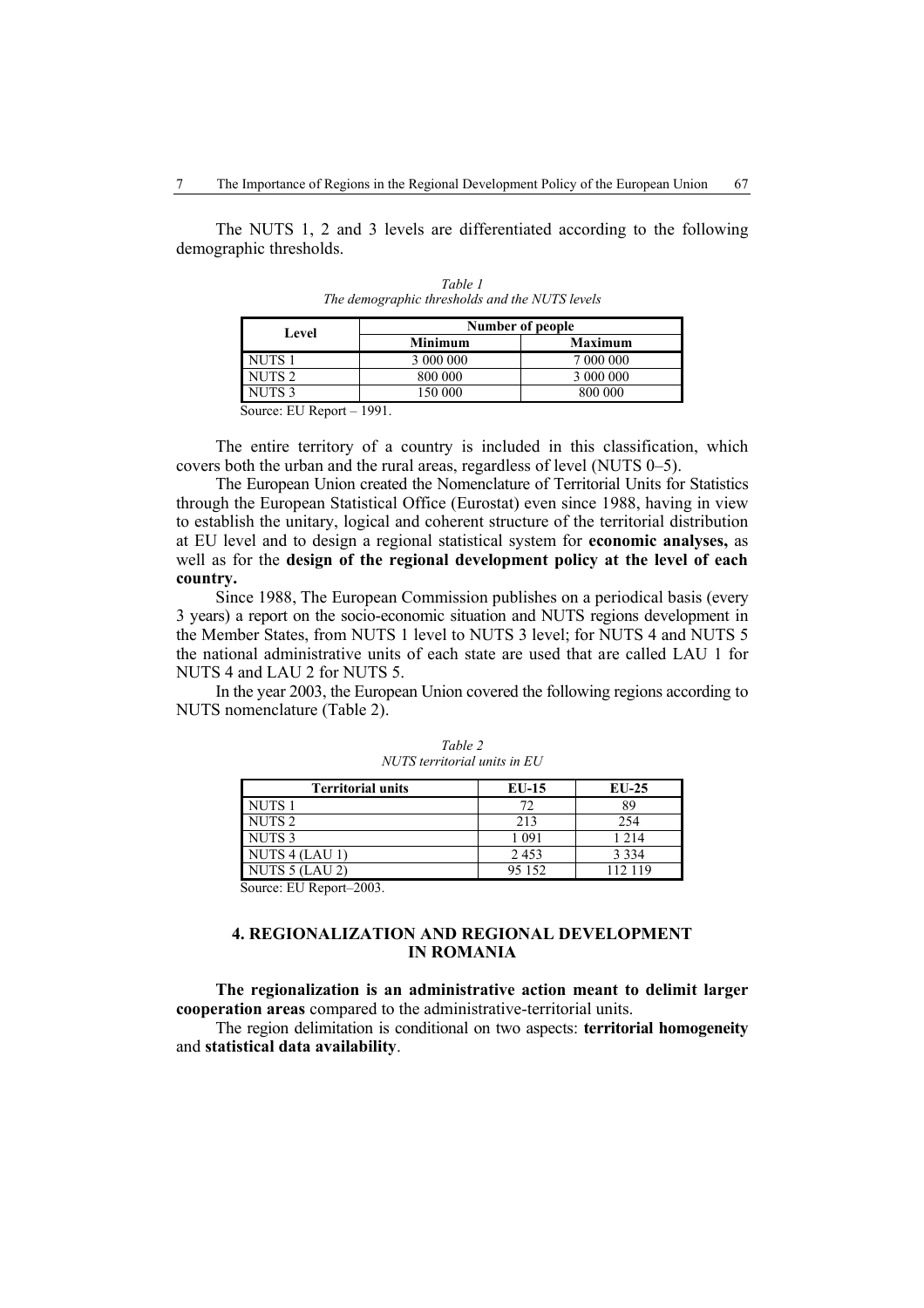**The territorial homogeneity** refers to the geographic, historical, economic and social criteria as well as to the community of interests, traditions and customs, folklore, population's language, dialect and speech.

For the analysis and diagnosis of the situation of a region, the **statistical data** are of vital importance. Starting from the databases at regional level, objective criteria can be defined by which a certain region can be qualified under a specific development stage. On the basis of data processing, the statistical data should identify those regions with socio-economic problems, thus permitting to formulate a regional development policy on the basis of which the regional development projects should be designed.

**When delimiting a region (territorial unit), the natural limits should also be taken into consideration, if possible even overlapping with a certain geographic region featuring certain specific characteristics – relief, weather, waters, resources, economy – from the interaction of which it results a zone with its own specificity that is different from the neighbouring regions**.

The legal bases of the regional policy were laid in Romania in the year 1998 by **Law 151/1998 on the regional development in Romania**. Later on, certain modifications and amendments were made to the initial institutional and legal framework by Law 315/2004. These laws define the institutional framework, the objectives, competences, specific principles and instruments of the regional development policy in Romania.

Law 151/1998 on regional development created the legal framework by which 4 up to 7 counties joined into a **development region** established as a voluntary association of neighbouring counties without taking into consideration the historical provinces: Banat, Crişana and Maramureş, Dobrogea, Oltenia, Moldova, Muntenia, Bucovina and Transylvania. At Romania's level, at present, there are 8 development regions that are not administrative-territorial units and are not legal entities.

The institutional framework, the objectives, competences and instruments specific to the regional development policy in Romania were revised in 2004, in the context of negotiations referring to Chapter 21 "Regional policy and coordination of structural instruments", through the approval of Law 315/2004 on regional development in Romania.

In Romania, the Ministry of Development, Public Works and Dwellings, through the National Regional Development Council, is in charge of the regional development policy at national level; in the territory, through the Regional Development Councils and the Regional Development Agencies and regional development agency offices in each county except for the residence county of the agency.

**The basic objectives of the regional development policy** stipulated in Law 315/2004 are the following:

• Diminution of existing regional disequilibria, with the focus on the stimulation of a **balanced development and the revitalization of less-favoured areas (areas lagging behind)**; prevention of new disequilibria;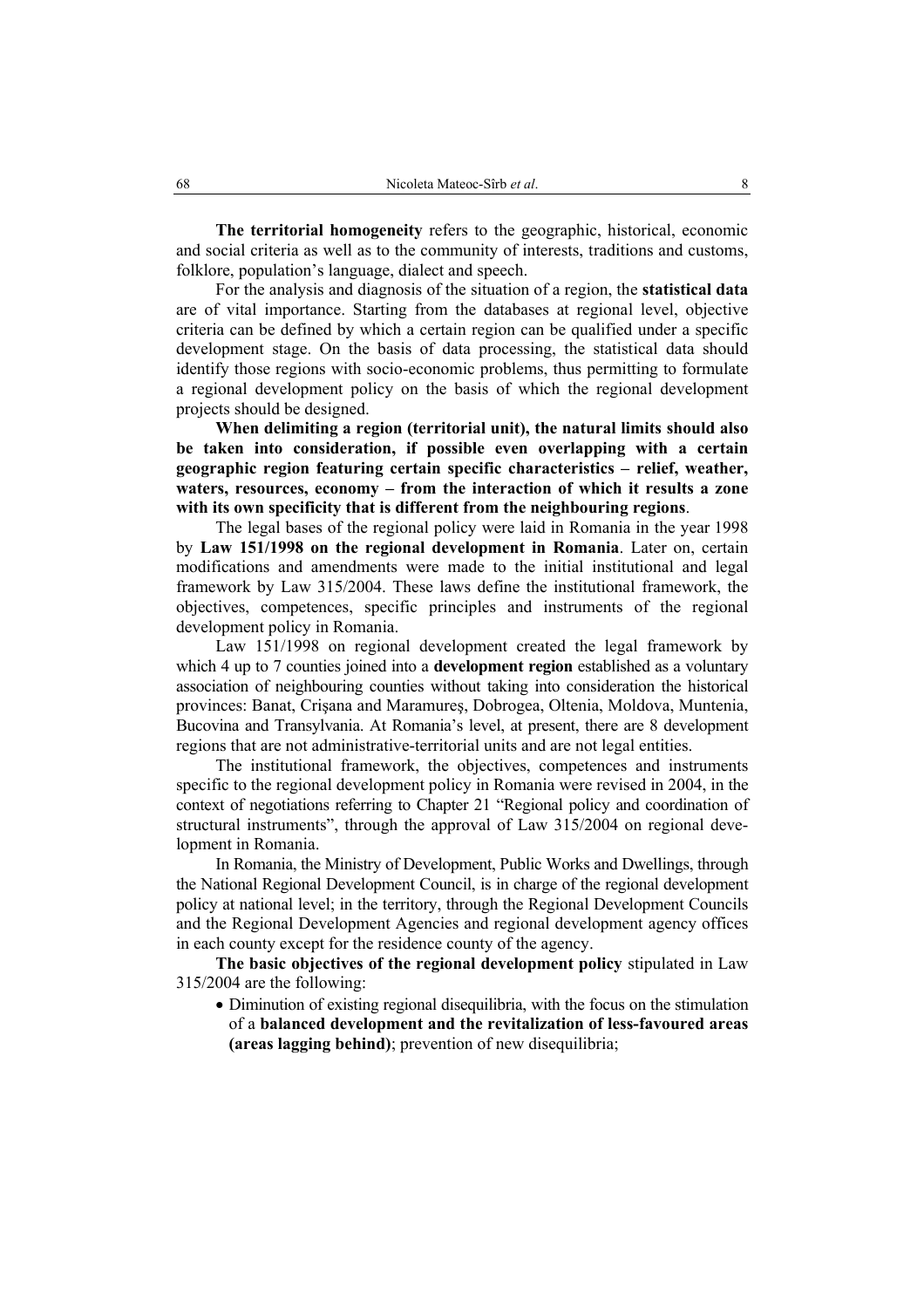- **Complying with the integration criteria into the EU structures and access criteria to the financial support instruments for the Member States (structural and cohesion funds)**;
- **Correlation of the regional development policies promoted by EU with the governmental regional development policies**; stimulation of interregional, internal and international cooperation, which contributes to the economic development, in conformity with the national legal provisions and the international agreements concluded by Romania.

The regional development policy objectives are reached through the programs funded from the National Regional Development Fund and the Regional Development Funds administered by the Regional Development Agencies.

The Regional Development Agencies (RDAs) have legal personality, yet they cannot approve the funding of projects submitted at regional level. The RDAs submit the projects selected at regional level **for approval to the Regional Development Council** that submits them for **a final approval** to the National Regional Development Council. In this situation, the following question arises: how are respected the three regional development policy principles, stipulated in Law 315/2004 Art. (2), Paragraph (3) – subsidiarity, decentralization and partnership?

The development regions are defined as "areas corresponding to a group of counties, established by association, on the basis of a convention signed by the representatives of county councils, of the General Council of Bucharest Municipality respectively".

The 8 regions from Romania correspond to NUTS 2 level of EU, while the 42 counties of Romania (Bucharest municipality included) correspond to the NUTS-3 level.

In Romania, the eight Development Regions were created on a voluntary basis, with no administrative status and as non-legal entities, corresponding to the European NUTS system, namely:

- NUTS 1 level: macro regions, they have not been delimited so far;
- NUTS 2 level: 8 development regions with an average population of 2.8 million inhabitants per region;
- NUTS 3 level: 42 counties, reflecting the administrative-territorial structure of Romania;
- NUTS 4 level: it is not used, as no associations of territorial units have been established;
- NUTS 5 level: comprises 269 cities and towns (out of which 103 municipalities), 2,732 communes with 13,042 villages (NARDP 2007–2013) and reflects Romania's administrative-territorial structure.

We consider that these regions were established on an arbitrary basis, without taking into consideration the inter-county links based upon an organic and sustainable development. There are significant differences among regions with regard to the development level expressed by GDP/region, as it results from Table 3, and mainly a lack of homogeneity due to the traditions and historical links in Romania.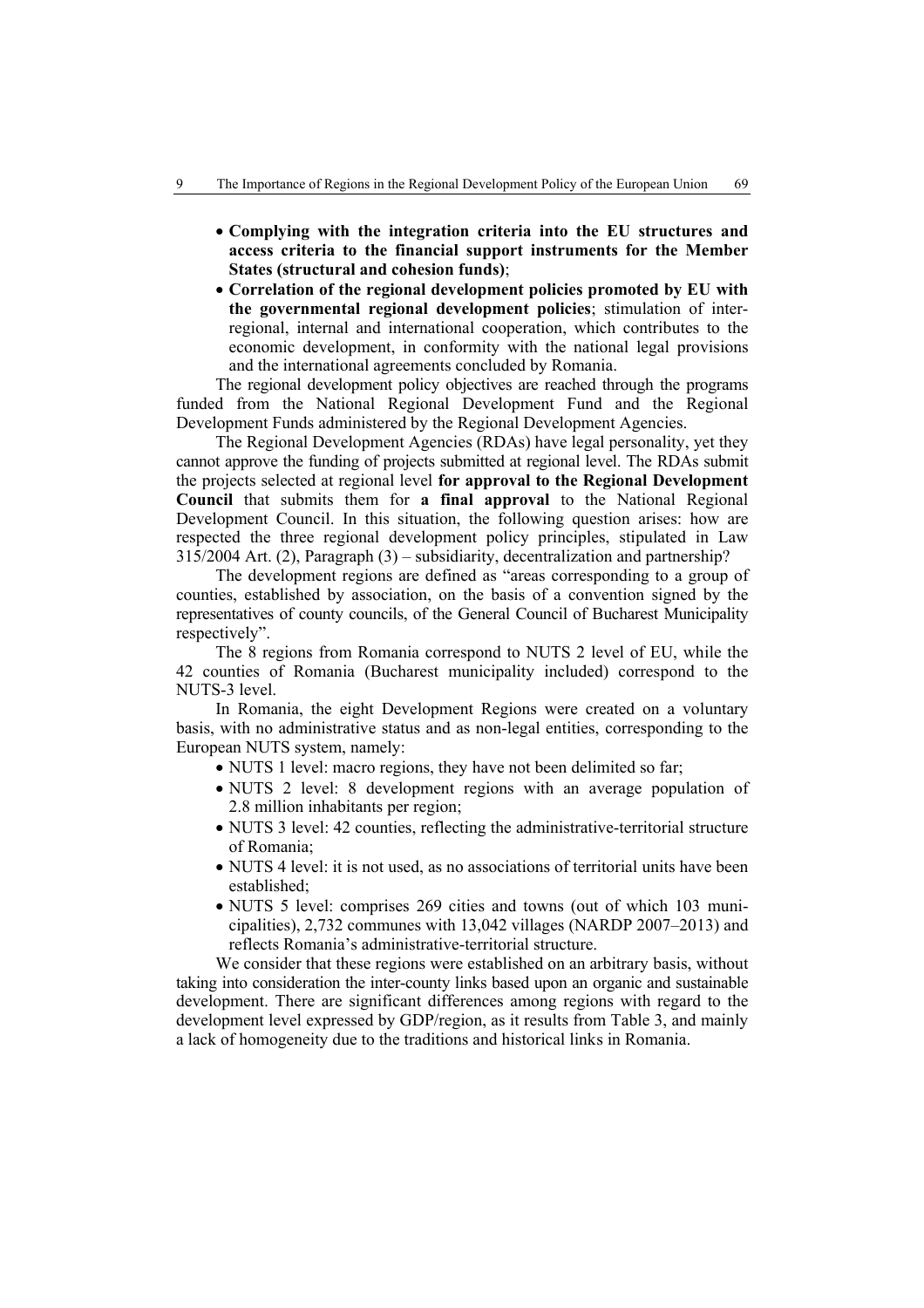| <b>Indicators</b>                                 | Region (1)<br><b>NORTH-</b><br><b>EAST</b> | Region (2)<br><b>SOUTH-</b><br><b>EAST</b> | Region (3)<br><b>SOUTH</b><br><b>MUNTENIA</b> | Region (4)<br><b>SOUTH-</b><br><b>WEST</b><br><b>OLTENIA</b> | Region (5)<br><b>WEST</b> | Region(6)<br>NORTH-<br><b>WEST</b> | Region<br>(7)<br><b>CENTER</b> | <b>Region</b><br>(8)<br><b>BUCHA</b><br>-REST<br><b>ILFOV</b> | <b>RO</b>   | EU      |
|---------------------------------------------------|--------------------------------------------|--------------------------------------------|-----------------------------------------------|--------------------------------------------------------------|---------------------------|------------------------------------|--------------------------------|---------------------------------------------------------------|-------------|---------|
| Population (thou.<br>people)                      | 3823.5                                     | 2934.3                                     | 3465.5                                        | 2399.8                                                       | 2041                      | 2844.0                             | 2642.2                         | 2284.7                                                        | 22435.<br>2 | 376455  |
| Area $(km^2)$                                     | 36850                                      | 35762                                      | 34453                                         | 29212                                                        | 32034                     | 34160                              | 34100                          | 1821                                                          | 23839<br>1  | 3191000 |
| Population<br>density<br>(inhab/km <sup>2</sup> ) | 103.8                                      | 82.1                                       | 100.6                                         | 82.2                                                         | 63.7                      | 93.3                               | 77.5                           | 1254.6                                                        | 94.1        | 118     |
| Share of rural<br>population (%)                  | 56.5                                       | 43.2                                       | 58.4                                          | 54.7                                                         | 37.8                      | 47.4                               | 39.7                           | 11.2                                                          | 45.4        | 17.5    |
| GDP/capita<br>(compared to EU<br>average) $(\%)$  | 21.6                                       | 28.4                                       | 25.3                                          | 26.5                                                         | 32.4                      | 26.0                               | 31.8                           | 40.3                                                          | 28.2        | 100.0   |
| Structure of<br>employed<br>population (%)        | 100.0                                      | 100.0                                      | 100.0                                         | 100.0                                                        | 100.0                     | 100.0                              | 100.0                          | 100.0                                                         | 100.0       | 100.0   |
| -agriculture,<br>forestry,<br>pisciculture(%)     | 51.2                                       | 44.7                                       | 48.6                                          | 51.2                                                         | 35.9                      | 45.9                               | 34.0                           | 6.6                                                           | 41.4        | 4.5     |
| -industry,<br>constructions<br>$(\%)$             | 22.5                                       | 25.3                                       | 26.1                                          | 23.4                                                         | 30.7                      | 25.6                               | 34.3                           | 34.8                                                          | 27.3        | 29.3    |
| -services $(\% )$                                 | 26.3                                       | 30.0                                       | 25.3                                          | 25.4                                                         | 33.4                      | 28.5                               | 31.7                           | 58.6                                                          | 31.3        | 66.2    |
| Death rate $(\% )$                                | 13.0                                       | 104                                        | 10.0                                          | 10.1                                                         | 93                        | 10.7                               | 104                            | 8.0                                                           | 10.5        |         |

*Table 3 Analysis indicators of the economic development regions* 

Source: Romania's Government database – National Development Plan 2002–2005.

#### **5. CONCLUSIONS AND PROPOSALS**

According to several specialists' opinion and according to the operation experience of the regional development system in Romania, we find out that the created system should be improved and completed. In this respect, legal, institutional and procedural measures are needed.

The regional development structure in Romania is of pyramid type, with a strict hierarchy, with excessive focus upon the national level from the decisional point of view, which result in excessive bureaucracy, inefficiency, delays in decision-making and implementation, and above all, corruption. This structure has nothing in common with the subsidiarity principle in the decisions related to the design of projects, the allocation and utilization of regional development funds.

**At present, the Development Regions are only regions with statistical function, which do not have instruments at their disposal, and neither their own financial resources in order to apply the European Commission policy in the management of funds and in reaching the regional development objectives.**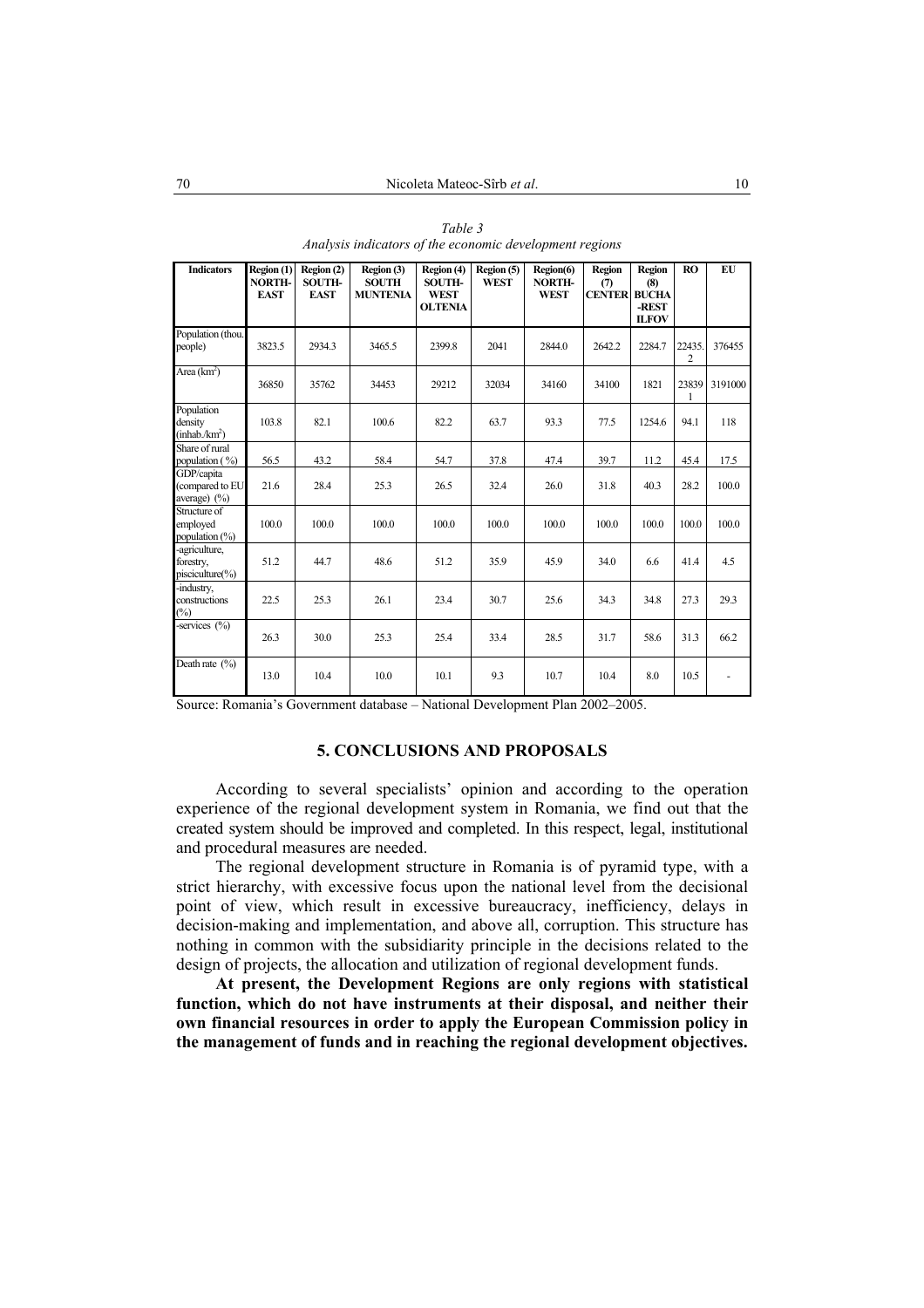The regional development policy in Romania must undergo a deep reform so as to meet the EU requirements in order to reach the economic and social cohesion established by the EU regional policy.

**Regionalism** as process can be regarded from multiple points of view, namely: economic (development), administrative, cultural, ethnical, etc., with an increasingly strong manifestation in the European area. It is obvious that the regionalism is a complex phenomenon, which appeared as a natural reaction to the unprecedented evolution of another complex process that has been an European concern for more than 50 years: the European integration, integration being finally a component of globalism (even if we refer here only to the European globalism).

As a result, we consider that regionalization and (political, economic, commercial, cultural and even juridical) globalization represent parallel phenomena, with contrary effects that can be included in the syntagm of Europe as **unity in diversity**.

The feeling of regional appurtenance is the people's individual reaction, which stems from their individual identitary feelings. If we focus upon the individual identitary reactions, we shall find out that most people's **identity** feeling refers to the **place of birth** (village, town), followed by the **district, province** where they belong, then, following the next steps, we come to the **national, European identity** etc. These are relations that cannot be eluded, representing the citizens' natural reactions that largely explain the **identitary cultural aspect**. If we also add to this the need of economic equilibrium, of the community participation to the development decisions, and we have in view here the subsidiarity principle, we can get a more accurate picture and, at the same time, an explanation of the pregnant regionalism manifestation.

That is why regionalization cannot be considered only from the statistical point of view or from the point of view of development equilibrium through the absorption of the European funds, as it was the case in Romania through Law 151/1998. **In our opinion, regionalization is, above all, an identitary issue for the majority of the population included in a certain region.** We are aware of the fact that **there is no perfect regionalization**, yet we consider that the **regionnalization based only upon statistical principles is an administrative fiasco.**  Thus we can explain why in most cases the development regions from Romania are rather peer meetings of the county council presidents than operational decision structures in the field of development. Each county council president tries to "draw" development funds for his county during his regional presidency.

Another main factor of the dysfunctionality of the Romanian regionalism at present is represented by the **financial prerogative of regions**. As long as the administrative decentralization pillar and the operation of governmental structures at local level are not based on regional and local self-finance in Romania, in conformity with the EU financial philosophy, the regionalization and decentralization in Romania are mere stories. As long as the local and county authorities are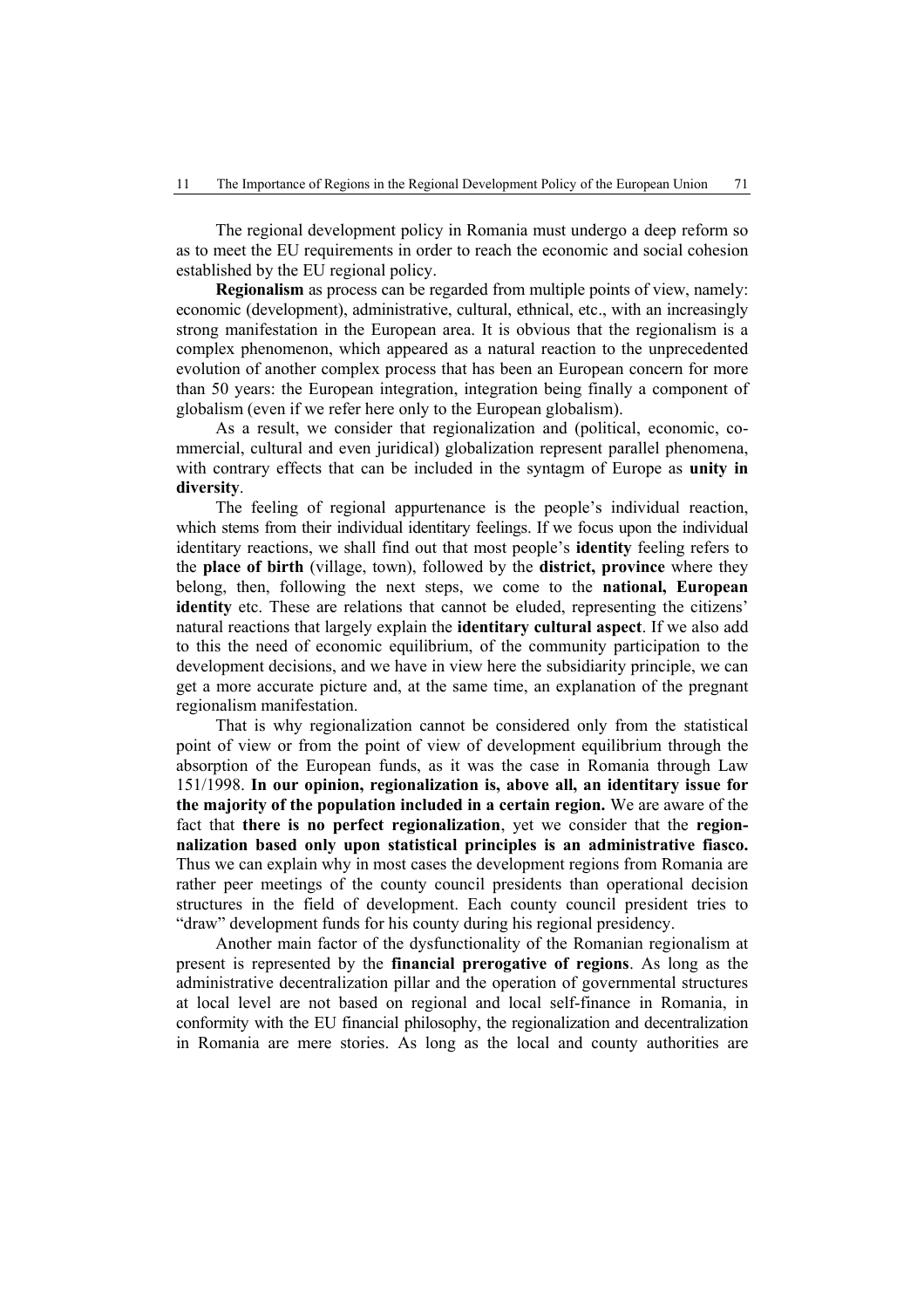mandated only with tax collection by law, the financial autonomy and the administrative autonomy implicitly are only words, not facts.

The geographic, economic and social analysis of Romania's development regions reveals obvious disparities, the absence of functional economic and commercial links inside the regions, without taking into consideration the existing traditions and historical facts. In a word, the delimitation of development regions was based only upon secondary considerations of statistical and neighbourhood nature.

Considering both the inadequate structure of the present development regions from almost all points of view, and mainly the inconsistency of prerogatives conferred by Law 315/2004 under the chapters referring to regional development, administrative autonomy and decentralization (subsidiarity and devolution), we consider that the amendment of Law 315/2004 is necessary.

The amendments of this law on the development regions, in our opinion, should include the following aspects:

- Delimitation, on Romania's territory, of all the structures included in the nomenclature of territorial units (NUTS 1 and NUTS 4);
- **at NUTS 1 level** (macro regions, provinces) **the three historical provinces of Romania** (Muntenia, Moldova and Transylvania);
- at NUTS 4 level it is necessary to delimit the micro regions (zones) by taking into consideration the administrative organization under historical nets at territorial level.

The delimitation is necessary in order to respond to the people's needs from the respective zone, aiming at reaching the economic and social equilibrium.

We suggest several variants for the delimitation of development regions that should respect, to a certain extent, the NUTS criteria established by the European Union (Annex) while taking into consideration the historical regions of Romania, and enable the design and implementation of regional development policy according to the specific conditions of each region.

#### REFERENCES

- 1. Otiman, P. I. (2002), *Agricultura României la cumpăna dintre secolul XX un secol al deznădejdii şi secolul XXI – un secol al speranţei*, Editura Agroprint, Timişoara.
- 2. Otiman, P.I., Mateoc-Sîrb Nicoleta, Goşa, V., Mateoc, T. şi alţii (2006), *Dezvoltarea rurală durabilă în România*, Editura Academiei Române, Bucureşti.
- 3. Mateoc-Sîrb, Nicoleta (2002), *Dezvoltarea rurală şi regională în România*, Editura Augusta, Timişoara.
- 4. Vincze, Maria (2000), *Dezvoltarea regională şi rurală*, Presa Universitară Clujeană, Cluj-Napoca.
- 5. \*\*\* *Romania's Statistical Yearbook collection*, 1936–1940, 1960*–*2007.
- 6. \*\*\* *Finanical Perspective 2007–2013* (2005), material presented by the Presidency for the Council of Europe, European Union Council, Brussels.
- 7. \*\*\* *National Development Plan 2002–2005* (2002), Romania's Government.
- 8. \*\*\* *National Development Plan 2007–2013* (2005), Romania's Government, Bucharest.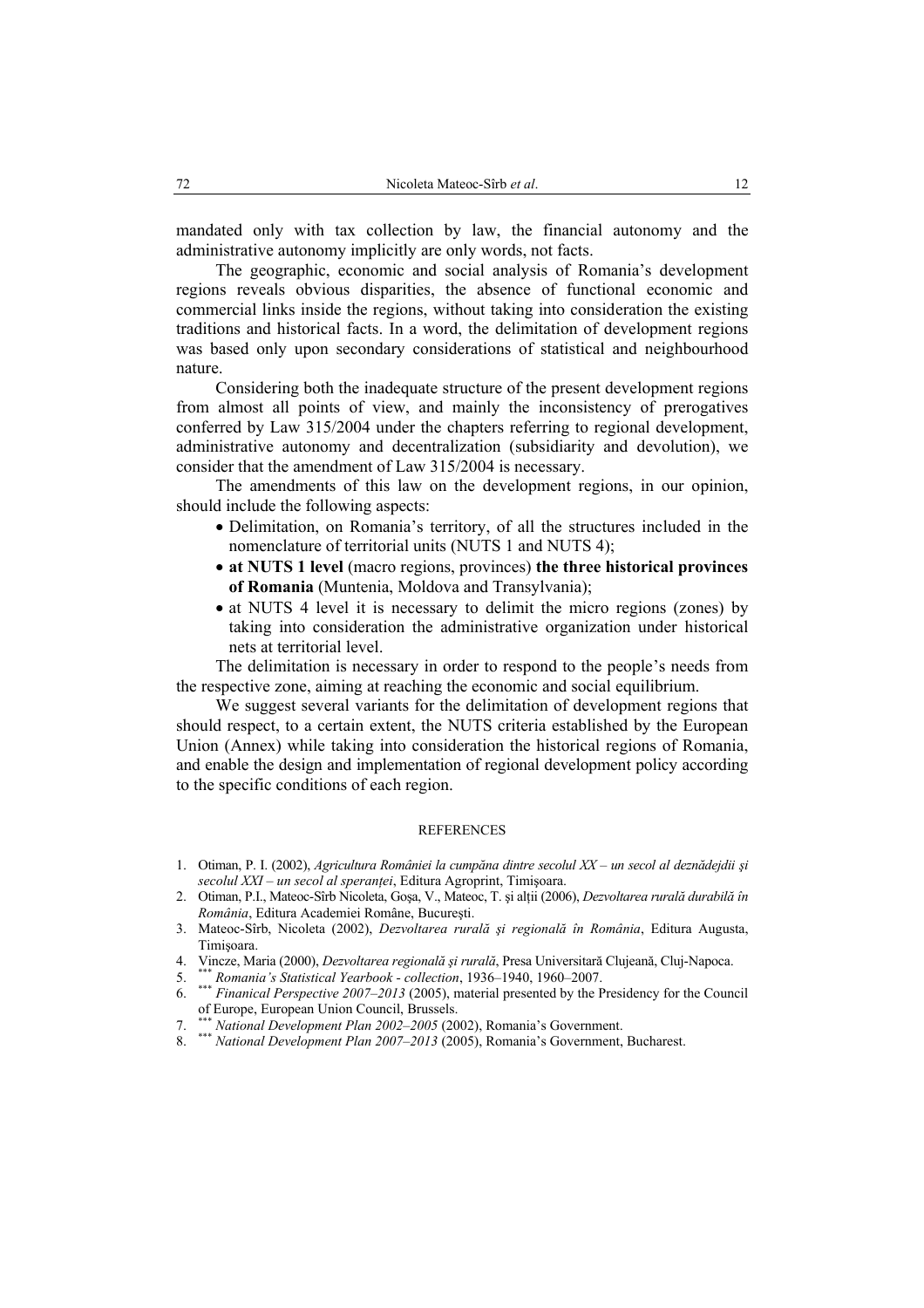## **ANNEX 1**

| <b>NUTS1</b><br>(Provinces)<br>(population/province) | <b>NUTS2</b><br>(Regions) | <b>NUTS3</b><br>(Counties) | Population<br>(2002)<br>Census) |
|------------------------------------------------------|---------------------------|----------------------------|---------------------------------|
| $\bf{0}$                                             | $\overline{1}$            | $\overline{2}$             | $\overline{\mathbf{3}}$         |
|                                                      | <b>VARIANT1</b>           |                            |                                 |
|                                                      |                           | Teleorman                  | 436 025                         |
|                                                      |                           | Ilfov                      | 300 123                         |
|                                                      | 1. The Danube             | Giurgiu                    | 297859                          |
|                                                      |                           | Călărași                   | 324 617                         |
|                                                      |                           | Ialomița                   | 296 572                         |
|                                                      |                           | Brăila                     | 373 174                         |
|                                                      |                           |                            | 2 028 370                       |
|                                                      |                           | Argeș                      | 652 625                         |
|                                                      |                           | Dâmbovița                  | 541 763                         |
|                                                      | 2. The Sub-Carpathians    | Prahova                    | 829 945                         |
|                                                      |                           | Buzău                      | 496 214                         |
| I. Muntenia<br>(9777686)                             |                           | 2 5 2 0 5 4 7              |                                 |
|                                                      |                           | Tulcea                     | 256 492                         |
|                                                      | 3. Dobrogea               | Constanța                  | 715 151                         |
|                                                      |                           | 971643                     |                                 |
|                                                      |                           | Mehedinți                  | 306 732                         |
|                                                      |                           | Gorj                       | 387 308                         |
|                                                      | 4. Oltenia                | Doli                       | 734 231                         |
|                                                      |                           | Vâlcea                     | 413 247                         |
|                                                      |                           | Olt                        | 489 274                         |
|                                                      |                           |                            | 2 330 792                       |
|                                                      | 5. Metropolitan-Bucharest | Bucharest                  | 1926334                         |
|                                                      |                           |                            | 1926334                         |
|                                                      |                           | Botoșani                   | 452 834                         |
|                                                      | 6. Prut                   | Iași                       | 816910                          |
|                                                      |                           | Vaslui                     | 455 049                         |
|                                                      |                           | Galati                     | 619 556                         |
| II. Moldova                                          |                           |                            | 2 344 349                       |
| (4681555)                                            |                           | Suceava                    | 688 435                         |
|                                                      | 7. Siret                  | Neamț                      | 554 516                         |
|                                                      |                           | Bacău                      | 706 623                         |
|                                                      |                           | Vrancea                    | 387 632<br>2 3 3 7 2 0 6        |
|                                                      |                           |                            |                                 |

# **Romania's regionalization – proposed variants**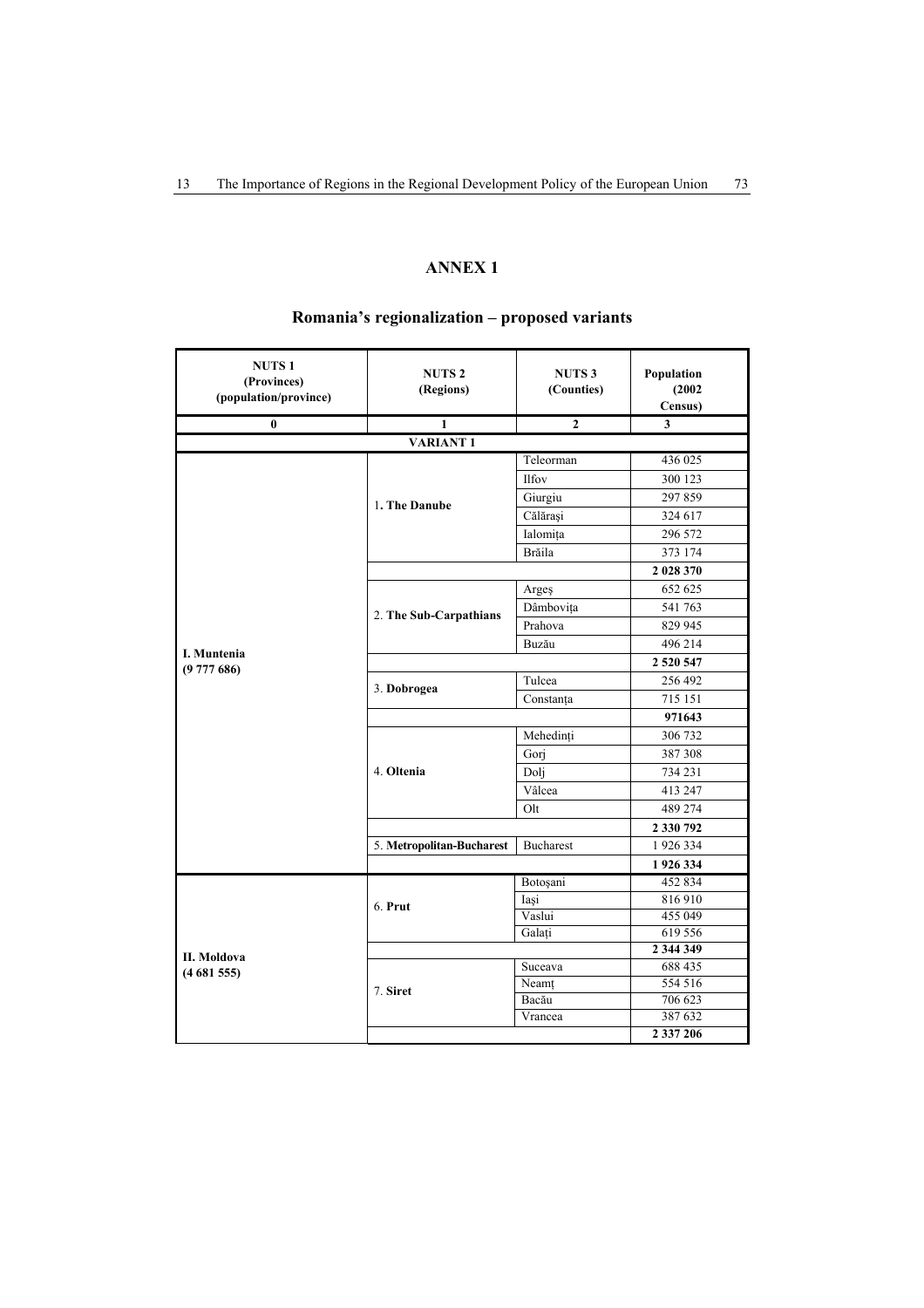|                          | 8. Alba-Iulia           | Alba            | 382 747   |
|--------------------------|-------------------------|-----------------|-----------|
|                          |                         | Hunedoara       | 485 712   |
|                          |                         | Sibiu           | 421 724   |
|                          |                         | <b>Brasov</b>   | 589 028   |
|                          |                         | Covasna         | 222 449   |
|                          |                         |                 | 2 101 660 |
|                          |                         | Sălaj           | 248 015   |
|                          |                         | Cluj            | 702 755   |
|                          | 9. Somes                | Bistrița-Năsăud | 311 657   |
| <b>III. Transylvania</b> |                         | Mures           | 580 851   |
| (7221193)                |                         | Harghita        | 326 222   |
|                          |                         | 2 169 500       |           |
|                          | 10. Crisana – Maramures | Bihor           | 600 246   |
|                          |                         | Satu-Mare       | 367281    |
|                          |                         | Maramures       | 510 110   |
|                          |                         |                 | 1477637   |
|                          |                         | Arad            | 461 791   |
|                          | 11. <b>Banat</b>        | Timiş           | 677926    |
|                          |                         | Caraș-Severin   | 333 219   |
|                          |                         |                 | 1 472 396 |

| $\bf{0}$         | 1                      | $\mathbf{2}$     | 3             |  |
|------------------|------------------------|------------------|---------------|--|
| <b>VARIANT 2</b> |                        |                  |               |  |
|                  |                        | Teleorman        | 436 025       |  |
|                  |                        | Giurgiu          | 297859        |  |
|                  | 1. The Danube          | Călărași         | 324 617       |  |
|                  |                        | Ialomița         | 296 572       |  |
|                  |                        | Brăila           | 373 174       |  |
|                  |                        |                  | 1728 247      |  |
|                  | 2. The Sub-Carpathians | Arges            | 652 625       |  |
|                  |                        | Dâmbovița        | 541 763       |  |
|                  |                        | Prahova          | 829 945       |  |
|                  |                        | Buzău            | 496 214       |  |
| I. Muntenia      |                        |                  | 2 5 2 0 5 4 7 |  |
| (9777686)        | Metropolitan-<br>3.    | <b>Ilfov</b>     | 300 123       |  |
|                  | <b>Bucharest</b>       | <b>Bucharest</b> | 1926334       |  |
|                  |                        |                  | 2 2 2 6 4 5 7 |  |
|                  |                        | Mehedinți        | 306 732       |  |
|                  |                        | Gorj             | 387 308       |  |
|                  | 4. Oltenia             | Dolj             | 734 231       |  |
|                  |                        | Vâlcea           | 413 247       |  |
|                  |                        | Olt              | 489 274       |  |
|                  |                        |                  | 2 330 792     |  |
|                  | 5. Dobrogea            | Tulcea           | 256 492       |  |
|                  |                        | Constanța        | 715 151       |  |
|                  |                        |                  | 971 643       |  |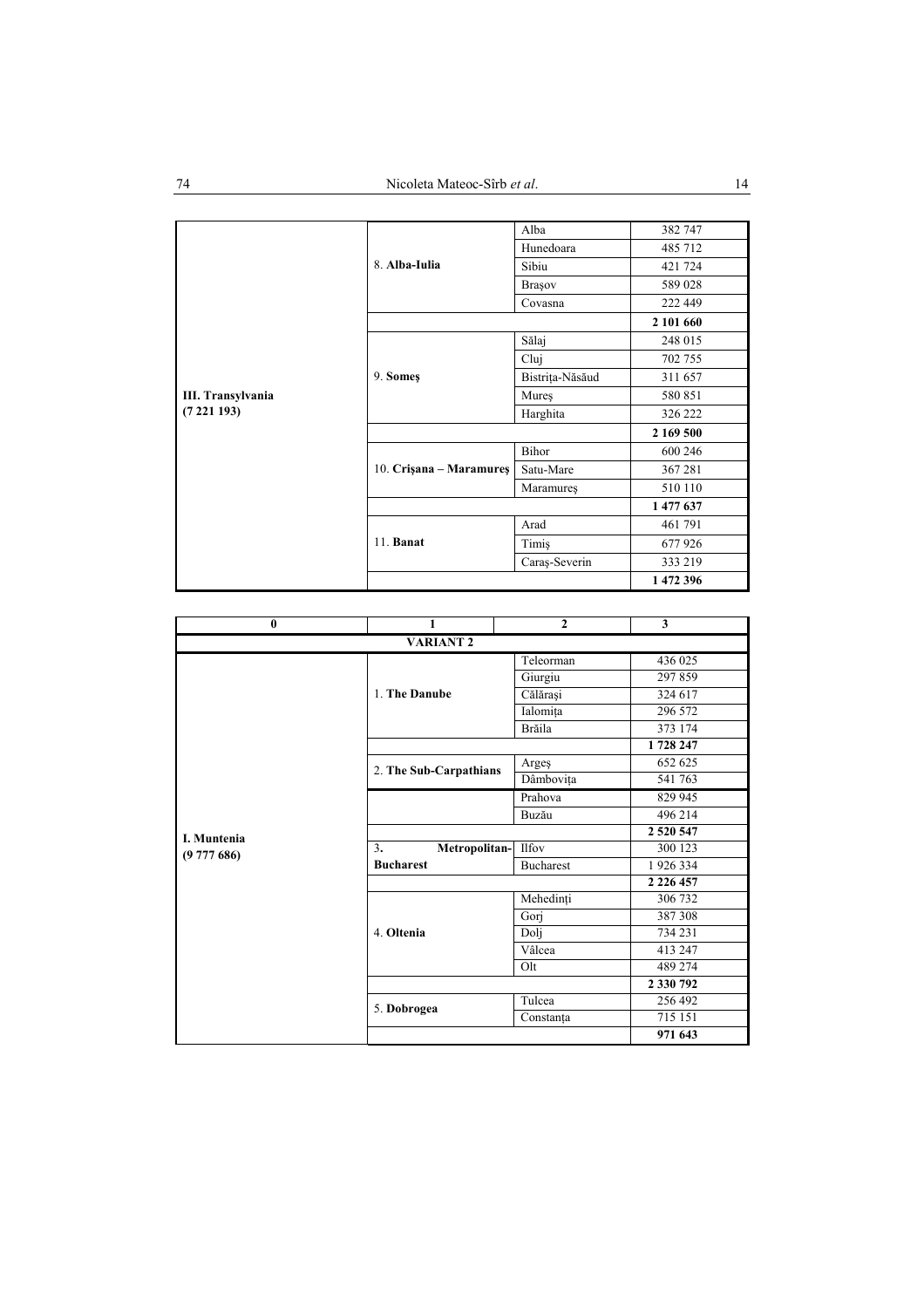|                   |                         | Botoşani        | 452 834   |
|-------------------|-------------------------|-----------------|-----------|
|                   | 6. Prut                 | Iași            | 816910    |
|                   |                         | Vaslui          | 455 049   |
|                   |                         | Galati          | 619 556   |
| II. Moldova       |                         |                 | 2 344 349 |
| (4681555)         |                         | Suceava         | 688 435   |
|                   | 7. Siret                | Neamt           | 554 516   |
|                   |                         | Bacău           | 706 623   |
|                   |                         | Vrancea         | 387 632   |
|                   |                         |                 | 2 337 206 |
|                   |                         | Mures           | 580 851   |
|                   |                         | Sibiu           | 421 724   |
|                   | 8. Mures                | Harghita        | 326 222   |
|                   |                         | Covasna         | 222 449   |
|                   |                         | Brașov          | 589 028   |
|                   |                         |                 | 2 140 274 |
|                   |                         | Sălaj           | 248 015   |
|                   | 9. Apuseni              | Bistrița-Năsăud | 311 657   |
|                   |                         | Cluj            | 702 755   |
| III. Transylvania |                         | Alba            | 382 747   |
| (7221733)         |                         | Hunedoara       | 485 712   |
|                   |                         |                 | 2 130 886 |
|                   |                         | Arad            | 461 791   |
|                   | 10. Crisana – Maramures | Bihor           | 600 246   |
|                   |                         | Satu-Mare       | 367281    |
|                   |                         | Maramures       | 510 110   |
|                   |                         |                 | 1939428   |
|                   | 11. Banat               | Timiş           | 677926    |
|                   |                         | Caraş-Severin   | 333 219   |
|                   |                         |                 | 1 011 145 |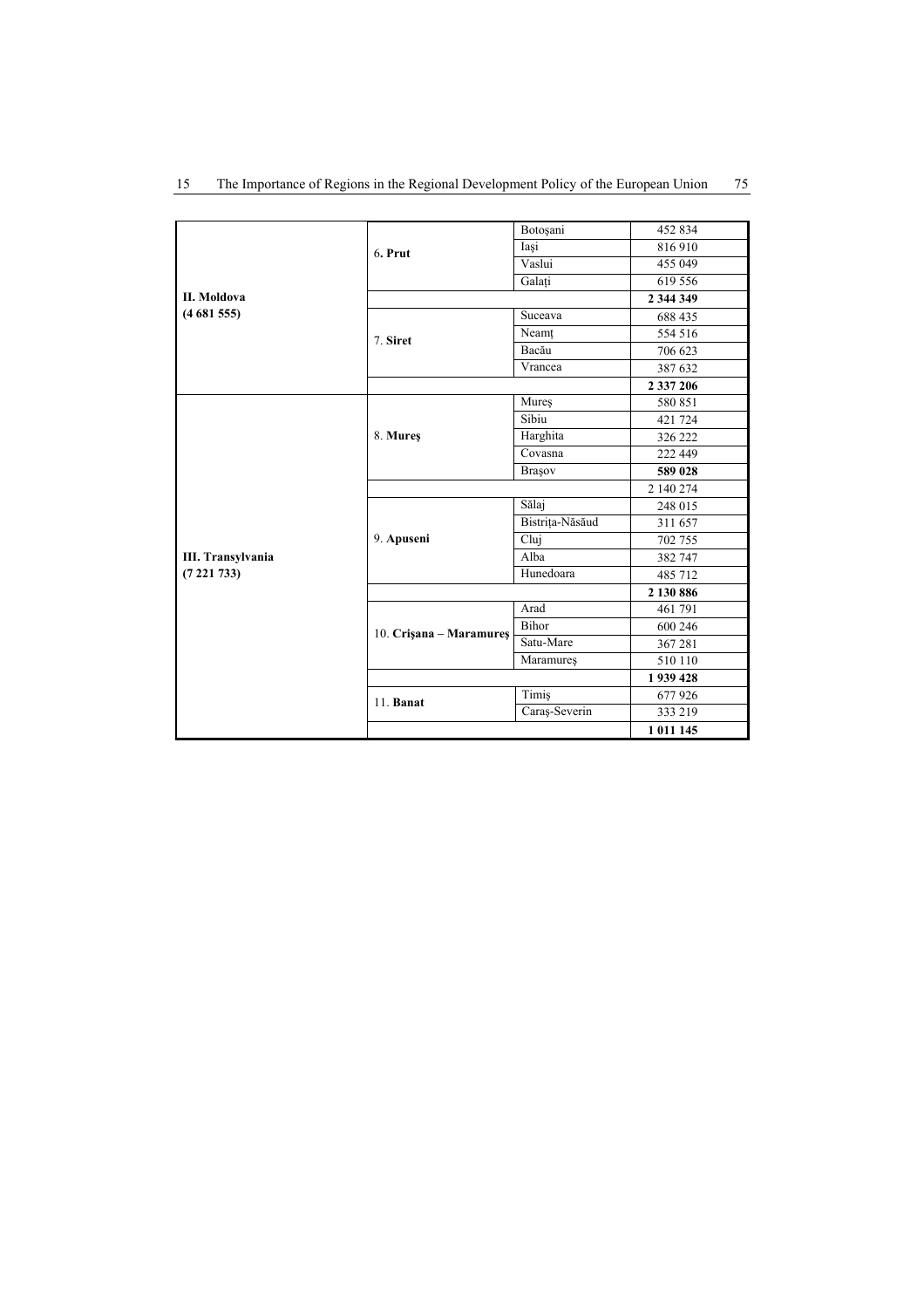| 0                 | 1                      | 2                                                                                                                                                                                                                                                                                                                                                                                                                                                         | 3                  |
|-------------------|------------------------|-----------------------------------------------------------------------------------------------------------------------------------------------------------------------------------------------------------------------------------------------------------------------------------------------------------------------------------------------------------------------------------------------------------------------------------------------------------|--------------------|
|                   | <b>VARIANT 3</b>       |                                                                                                                                                                                                                                                                                                                                                                                                                                                           |                    |
|                   |                        |                                                                                                                                                                                                                                                                                                                                                                                                                                                           | 436 025            |
|                   |                        | Teleorman<br>Giurgiu<br>Călărași<br>Ialomita<br>Brăila<br>Arges<br>Dâmbovita<br>Prahova<br>Buzău<br><b>Ilfov</b><br><b>Bucharest</b><br>Mehedinți<br>Gori<br>Dolj<br>Vâlcea<br>Olt<br>Tulcea<br>Constanța<br>Neamt<br>Iasi<br>Bacău<br>Vaslui<br>Vrancea<br>Galati<br>Suceava<br>Botoșani<br>Bihor<br>Satu-Mare<br>Maramures<br>Sălaj<br>Cluj<br>Alba<br>Hunedoara<br>Bistrița-Năsăud<br>Mureș<br>Sibiu<br>Harghita<br>Brașov<br>Covasna<br>Arad<br>Timiş | 297859             |
|                   | 1. The Danube          |                                                                                                                                                                                                                                                                                                                                                                                                                                                           | 324 617            |
|                   |                        |                                                                                                                                                                                                                                                                                                                                                                                                                                                           | 296 572            |
|                   |                        |                                                                                                                                                                                                                                                                                                                                                                                                                                                           | 373 174            |
|                   |                        |                                                                                                                                                                                                                                                                                                                                                                                                                                                           | 1728 247           |
|                   |                        |                                                                                                                                                                                                                                                                                                                                                                                                                                                           | 652 625            |
|                   |                        |                                                                                                                                                                                                                                                                                                                                                                                                                                                           | 541 763            |
|                   |                        |                                                                                                                                                                                                                                                                                                                                                                                                                                                           | 829 945            |
|                   |                        |                                                                                                                                                                                                                                                                                                                                                                                                                                                           | 496 214            |
| I. Muntenia       |                        |                                                                                                                                                                                                                                                                                                                                                                                                                                                           | 2 5 2 0 5 4 7      |
| (9777686)         |                        |                                                                                                                                                                                                                                                                                                                                                                                                                                                           | 300 123            |
|                   |                        |                                                                                                                                                                                                                                                                                                                                                                                                                                                           | 1926334            |
|                   |                        |                                                                                                                                                                                                                                                                                                                                                                                                                                                           | 2 2 2 6 4 5 7      |
|                   |                        |                                                                                                                                                                                                                                                                                                                                                                                                                                                           | 306 732            |
|                   |                        |                                                                                                                                                                                                                                                                                                                                                                                                                                                           | 387 308            |
|                   |                        |                                                                                                                                                                                                                                                                                                                                                                                                                                                           | 734 231            |
|                   |                        |                                                                                                                                                                                                                                                                                                                                                                                                                                                           | 413 247            |
|                   |                        |                                                                                                                                                                                                                                                                                                                                                                                                                                                           | 489 274            |
|                   |                        |                                                                                                                                                                                                                                                                                                                                                                                                                                                           | 2 330 792          |
|                   | 5. Dobrogea            |                                                                                                                                                                                                                                                                                                                                                                                                                                                           | 256 492            |
|                   |                        |                                                                                                                                                                                                                                                                                                                                                                                                                                                           | 715 151<br>971 643 |
|                   |                        |                                                                                                                                                                                                                                                                                                                                                                                                                                                           | 554 516            |
|                   |                        |                                                                                                                                                                                                                                                                                                                                                                                                                                                           | 816910             |
|                   |                        |                                                                                                                                                                                                                                                                                                                                                                                                                                                           | 706 623            |
|                   | 6. Siret               | 455 049                                                                                                                                                                                                                                                                                                                                                                                                                                                   |                    |
| II. Moldova       |                        | 2. The Sub-Carpathians<br>3. Metropolitan-Bucharest<br>4. Oltenia                                                                                                                                                                                                                                                                                                                                                                                         | 387 632            |
| (4681555)         |                        |                                                                                                                                                                                                                                                                                                                                                                                                                                                           | 619 556            |
|                   |                        |                                                                                                                                                                                                                                                                                                                                                                                                                                                           | 3 540 286          |
|                   |                        |                                                                                                                                                                                                                                                                                                                                                                                                                                                           | 688 435            |
|                   | 7. Bucovina            |                                                                                                                                                                                                                                                                                                                                                                                                                                                           | 452 834            |
|                   |                        | Caraș-Severin                                                                                                                                                                                                                                                                                                                                                                                                                                             | 1 141 269          |
|                   |                        |                                                                                                                                                                                                                                                                                                                                                                                                                                                           | 600 246            |
|                   | 8. Crișana – Maramureș |                                                                                                                                                                                                                                                                                                                                                                                                                                                           | 367 281            |
|                   |                        |                                                                                                                                                                                                                                                                                                                                                                                                                                                           | 510 110            |
|                   |                        |                                                                                                                                                                                                                                                                                                                                                                                                                                                           | 1 477 637          |
|                   |                        |                                                                                                                                                                                                                                                                                                                                                                                                                                                           | 248 015            |
|                   |                        |                                                                                                                                                                                                                                                                                                                                                                                                                                                           | 702 755            |
|                   |                        |                                                                                                                                                                                                                                                                                                                                                                                                                                                           | 382 747            |
|                   |                        |                                                                                                                                                                                                                                                                                                                                                                                                                                                           | 485 712            |
| III. Transylvania | 9. Ardeal              |                                                                                                                                                                                                                                                                                                                                                                                                                                                           | 311 657            |
| (7221733)         |                        |                                                                                                                                                                                                                                                                                                                                                                                                                                                           | 580 851            |
|                   |                        |                                                                                                                                                                                                                                                                                                                                                                                                                                                           | 421 724            |
|                   |                        |                                                                                                                                                                                                                                                                                                                                                                                                                                                           | 326 222            |
|                   |                        |                                                                                                                                                                                                                                                                                                                                                                                                                                                           | 582 028            |
|                   |                        |                                                                                                                                                                                                                                                                                                                                                                                                                                                           | 222 449            |
|                   |                        |                                                                                                                                                                                                                                                                                                                                                                                                                                                           | 4 264 160          |
|                   |                        |                                                                                                                                                                                                                                                                                                                                                                                                                                                           | 461 791            |
|                   | $10.$ Banat            |                                                                                                                                                                                                                                                                                                                                                                                                                                                           | 677 926            |
|                   |                        |                                                                                                                                                                                                                                                                                                                                                                                                                                                           | 333 219            |
|                   |                        |                                                                                                                                                                                                                                                                                                                                                                                                                                                           | 1 472 936          |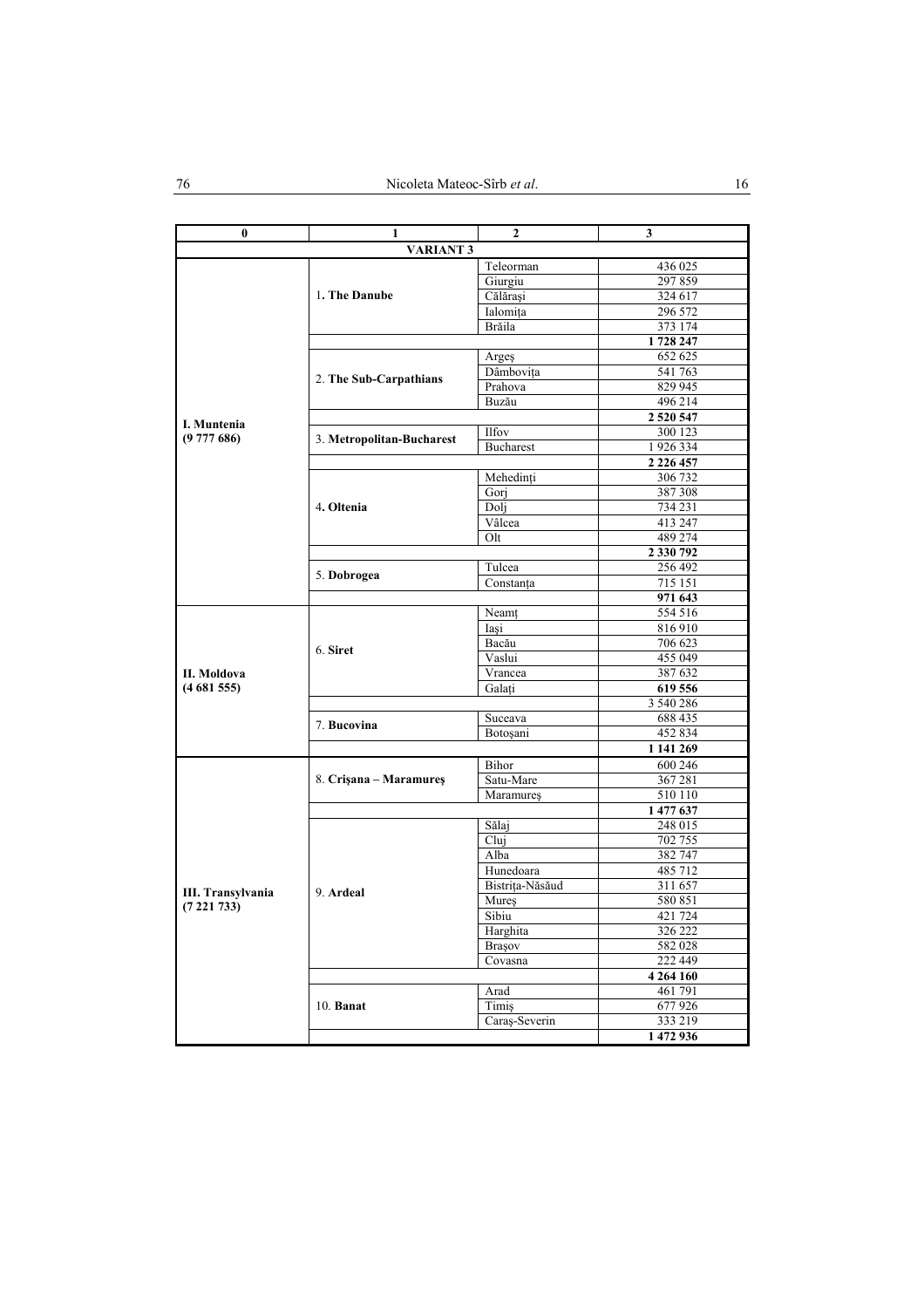| 0                        | 1                         | $\overline{2}$   | 3             |  |  |
|--------------------------|---------------------------|------------------|---------------|--|--|
| <b>VARIANT4</b>          |                           |                  |               |  |  |
|                          |                           | Teleorman        | 436 025       |  |  |
|                          |                           | Giurgiu          | 297859        |  |  |
|                          | 1. The Danube             | Călărași         | 324 617       |  |  |
|                          |                           | Ialomița         | 296 572       |  |  |
|                          |                           | Brăila           | 373 174       |  |  |
|                          |                           |                  | 1728 247      |  |  |
|                          |                           | Argeş            | 652 625       |  |  |
|                          | 2. The Sub-Carpathians    | Dâmbovița        | 541 763       |  |  |
|                          |                           | Prahova          | 829 945       |  |  |
|                          |                           | Buzău            | 496 214       |  |  |
| I. Muntenia              |                           |                  | 2 5 2 0 5 4 7 |  |  |
| (9777686)                |                           | <b>Ilfov</b>     | 300 123       |  |  |
|                          | 3. Metropolitan-Bucharest | <b>Bucharest</b> | 1926334       |  |  |
|                          |                           |                  | 2 2 2 6 4 5 7 |  |  |
|                          |                           | Mehedinți        | 306 732       |  |  |
|                          |                           | Gorj             | 387 308       |  |  |
|                          | 4. Oltenia                | Dolj             | 734 231       |  |  |
|                          |                           | Vâlcea           | 413 247       |  |  |
|                          |                           | Olt              | 489 274       |  |  |
|                          |                           |                  | 2 330 792     |  |  |
|                          |                           | Tulcea           | 256 492       |  |  |
|                          | 5. Dobrogea               | Constanța        | 715 151       |  |  |
|                          |                           |                  | 971 643       |  |  |
|                          | 6. Siret                  | Botoșani         | 452 834       |  |  |
|                          |                           | Iași             | 816910        |  |  |
|                          |                           | Vaslui           | 455 049       |  |  |
|                          |                           | Galați           | 619 556       |  |  |
| II. Moldova              |                           |                  | 2 344 349     |  |  |
| (4681555)                |                           | Suceava          | 688 435       |  |  |
|                          |                           | Neamt            | 554 516       |  |  |
|                          | 7. Prut                   | Bacău            | 706 623       |  |  |
|                          |                           | Vrancea          | 387 632       |  |  |
|                          |                           |                  | 2 337 206     |  |  |
|                          |                           | Sălaj            | 248 015       |  |  |
|                          |                           | Cluj             | 702 755       |  |  |
|                          |                           | Alba             | 382 747       |  |  |
|                          |                           | Hunedoara        | 485 712       |  |  |
|                          | 8. Ardeal                 | Bistrița-Năsăud  | 311 657       |  |  |
|                          |                           | Mures            | 580 851       |  |  |
|                          |                           | Sibiu            | 421 724       |  |  |
|                          |                           | Harghita         | 326 222       |  |  |
| <b>III. Transylvania</b> |                           | Brașov           | 589028        |  |  |
| (7221733)                |                           | Covasna          | 222 449       |  |  |
|                          |                           |                  | 4 264 160     |  |  |
|                          |                           | Arad             | 461 791       |  |  |
|                          | 9. Crisana – Maramures    | Bihor            | 600 246       |  |  |
|                          |                           | Satu-Mare        | 367 281       |  |  |
|                          |                           | Maramures        | 510110        |  |  |
|                          |                           |                  | 1939428       |  |  |
|                          | $10.$ Banat               | Timiş            | 677926        |  |  |
|                          |                           | Caraş-Severin    | 333 219       |  |  |
|                          |                           |                  | 1 011 145     |  |  |